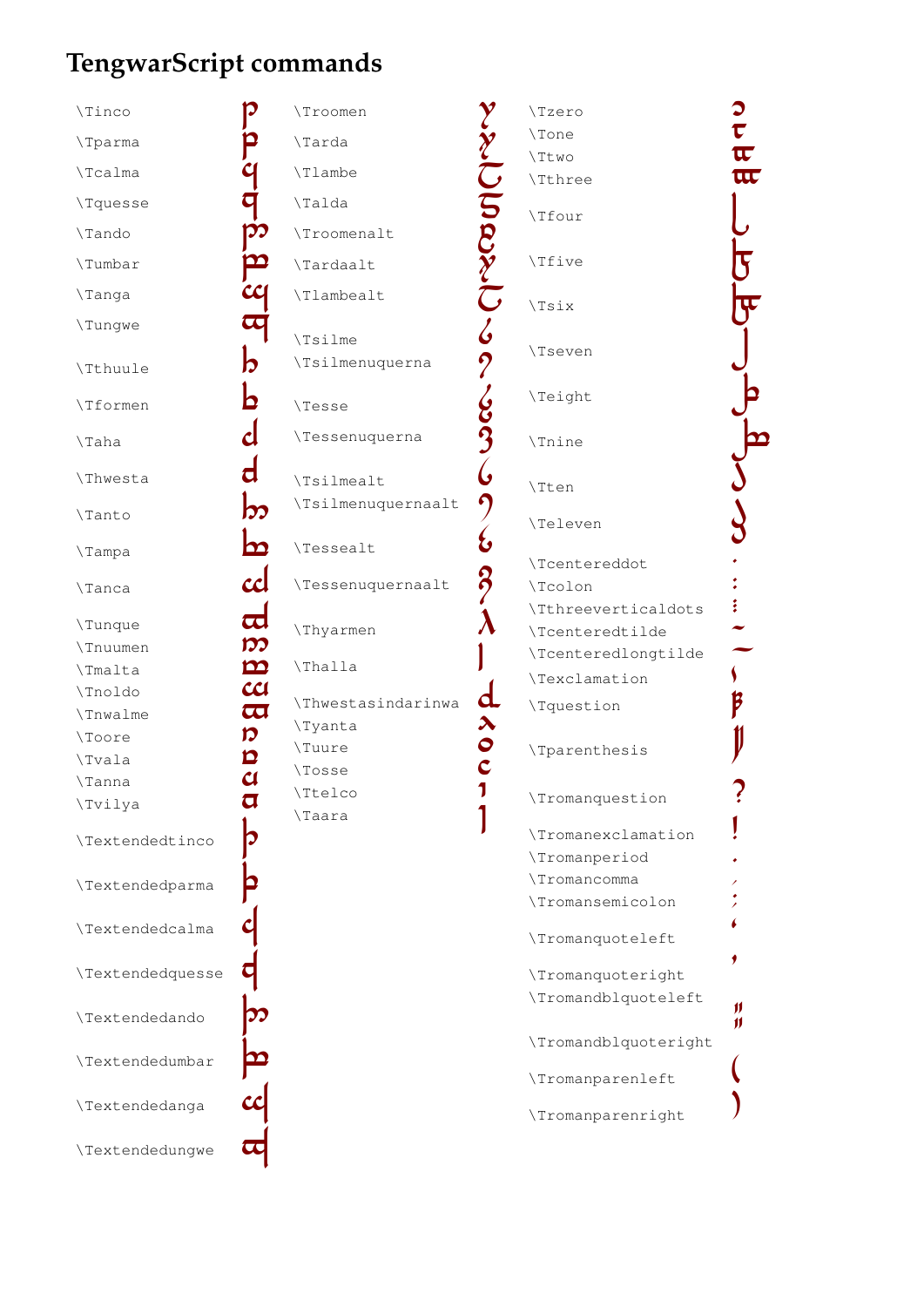## **TengwarScript commands (other)**

Signs in faded colour are shown just for reference.

| \TTdot             |                      |
|--------------------|----------------------|
| \TTacute           |                      |
| \TTthreedots       | ő                    |
| \TTrightcurl       | ြ                    |
| \TTleftcurl        | $\frac{2}{12}$       |
| \TTcaron           | $\check{\mathbf{p}}$ |
| \TTbreve           | ່ກັ                  |
| \TTdoubleacute     | ő                    |
| \TTdoublerightcurl | $\mathcal{L}$        |
| \TTdoubleleftcurl  | $\vec{c}$            |
| \TTtwodots         | $\ddot{\mathbf{p}}$  |
| \TTtilde           |                      |
| \TTlefttilde       |                      |
| \TTnasalizer       |                      |

| \TTdoubler          |  |
|---------------------|--|
| \TTdotbelow         |  |
| \TTtwodotsbelow     |  |
| \TTlefttwodotsbelow |  |
| \TTthreedotsbelow   |  |
| \TTdoubleacutebelow |  |
| \TTrightcurlbelow   |  |
| \TTleftcurlbelow    |  |
| \TTverticalbarbelow |  |
|                     |  |

| \TTdecimal                                |     |
|-------------------------------------------|-----|
| \TTduodecimal                             |     |
| \TTleastsignificant                       | てさ。 |
| \Tlefthook                                |     |
| \Trighthook                               |     |
| \Tcurlyhook                               |     |
| \Tuphook                                  |     |
| \Tempty                                   |     |
| $\Gamma$ s                                |     |
| $\Theta$ .2}                              |     |
| $\Upsilon$                                | าา  |
| $\Upsilon$ / Tbox $[0.2]$ $\{0\}$ $\{x\}$ |     |
|                                           |     |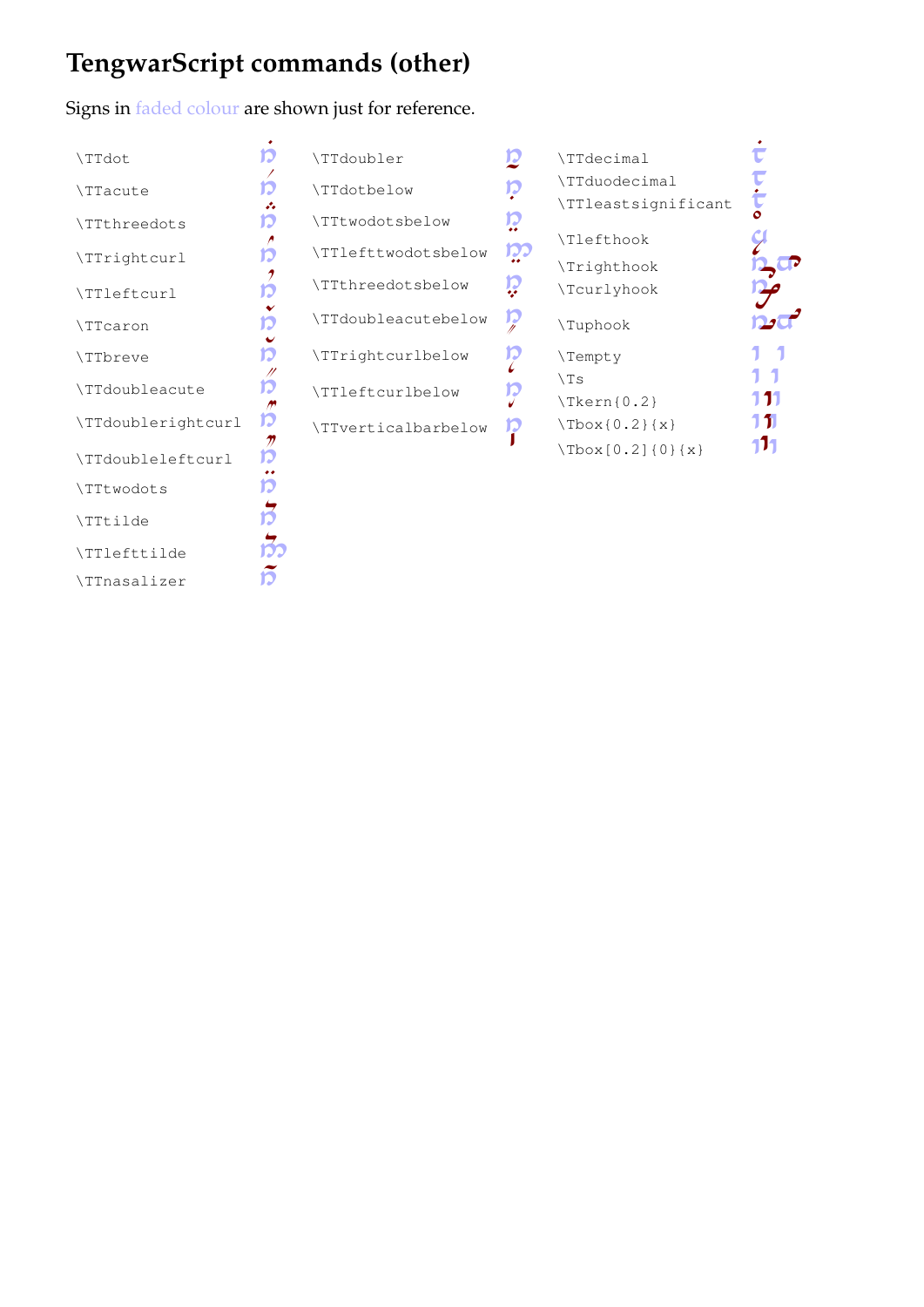### **Text tests**

#### **Spanish**

El veloz murciélago hindú comía feliz cardillo y kiwi. La cigüeña enjoyada del fausto rey chino tocaba el raro saxofón de hierro detrás del palenque.

 $\hat{\tau}$  بن جز می است به است که به است و است است است است و است است و به است است و است می به است است است است است  $\frac{1}{2}$  ph  $\frac{1}{2}$   $\frac{1}{2}$   $\frac{1}{2}$   $\frac{1}{2}$   $\frac{1}{2}$   $\frac{1}{2}$   $\frac{1}{2}$   $\frac{1}{2}$   $\frac{1}{2}$   $\frac{1}{2}$   $\frac{1}{2}$   $\frac{1}{2}$   $\frac{1}{2}$   $\frac{1}{2}$   $\frac{1}{2}$   $\frac{1}{2}$   $\frac{1}{2}$   $\frac{1}{2}$   $\frac{1}{2}$   $\frac{1}{2}$   $\frac{1}{2}$  $\lambda$ ζ b b σται β του θέλημα λήδια του θελζ θα τριατισμένει για τη θελάματα πολλακια προσε  $\epsilon$ ) bā $\omega$ pa vira padaba  $\alpha$  vana bagabam pos  $\chi$ sya pospy $\widehat{\varphi}$  pos $\widehat{\pi}$  pa $\widehat{\pi}$ sqs

Es extraño mojar queso en la cerveza o probar whisky de garrafa.  $\hat{\bm{\sigma}}$  (קוֹקָה לֹעֲמָם A Fe igp  $\hat{\bm{\sigma}}$  for  $\hat{\bm{\sigma}}$ ) הוא די המֹ  $\lambda$ ,  $\lambda$ gpyacuu mudan q $\lambda$ 6u  $\lambda$ m  $\tau$ ,a h $\lambda$ nba $\lambda$ ha u pyuman o $\lambda$ 16q1 p $\lambda$  aqayaba :-

#### **Numbers**

0, 1, 2, 3, 4, 5, 6, 7, 8, 9, 10, 11, 12, 13, 14, 15, 16, 17, 18, 19, 20, 21, 22, 23  $\frac{1}{\alpha}$ الله الله التي ين الله عن الله عن الله عن الله عن الله عن الله عن الله عن الله عن الله عن الله عن ال  $\frac{1}{2}$   $\frac{1}{2}$   $\frac{1}{2}$   $\frac{1}{2}$   $\frac{1}{2}$   $\frac{1}{2}$   $\frac{1}{2}$   $\frac{1}{2}$   $\frac{1}{2}$   $\frac{1}{2}$   $\frac{1}{2}$   $\frac{1}{2}$   $\frac{1}{2}$   $\frac{1}{2}$   $\frac{1}{2}$   $\frac{1}{2}$   $\frac{1}{2}$   $\frac{1}{2}$   $\frac{1}{2}$   $\frac{1}{2}$   $\frac{1}{2}$   $\frac{1}{2}$  0E P 3E P bE P cE P dEP eE P fE P gE P hEP iE P jE P kE P 0n3E P 3n3E P bn 3E P cn 3E P dn3E P en 3E P fn 3E P gn3E P hn3E P in 3E P  $\lambda$ e  $\lambda$ e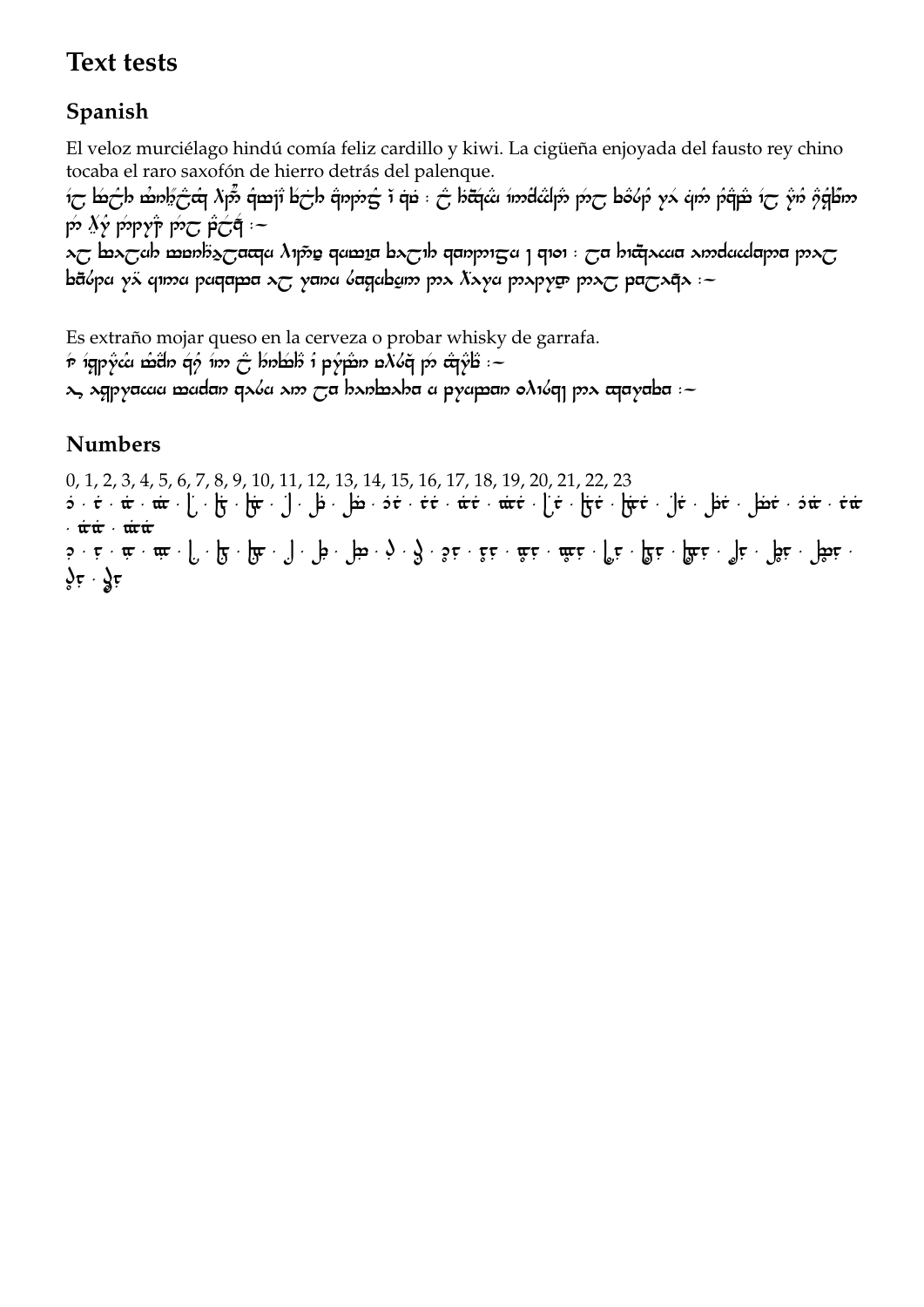**Tehtar tests**

```
\dot{\mathsf{p}} \dot{\mathsf{p}} \dot{\mathsf{p}} \dot{\mathsf{p}} \ddot{\mathsf{p}} \ddot{\mathsf{p}} \ddot{\mathsf{p}} \ddot{\mathsf{p}} \ddot{\mathsf{p}} \ddot{\mathsf{p}} \ddot{\mathsf{p}}\overline{\mathbf{r}}\overline{\mathbf{a}}\overline{\mathbf{1}}j
MECAWXZV
 \dot{\mathsf{P}} \, \dot{\mathsf{P}} \, \dot{\mathsf{P}} \, \dot{\mathsf{P}} \, \dot{\mathsf{P}} \, \dot{\mathsf{P}} \, \dot{\mathsf{P}} \, \dot{\mathsf{P}} \, \ddot{\mathsf{P}} \, \dot{\mathsf{P}} \, \ddot{\mathsf{P}} \, \dot{\mathsf{P}} \, \dot{\mathsf{P}} \, \dot{\mathsf{P}} \, \dot{\mathsf{P}}\overline{\mathbf{r}}\overline{\mathbf{a}}\overline{\mathbf{1}}j
Bbbbbbb
 \dot{q}\acute{q}F
                     بة
                             \hat{q}\overline{\phantom{a}}\stackrel{\text{\normalsize\it\j}}{\mathcal{A}}J
                                                  \check{q}\ddot{\bullet}q
                                                                     \H{q}\hat{q}\ddot{q}\ddot{q} \, \ddot{q} \, \tilde{q}-
M-
E-
C-
A-
W-
X-
Z-
                                                                             \overline{\phantom{a}}वं वं वं वं वं वं वुँ वुँ वुँ वुँ वुँ वु
                   F
                                      H
                                                J
                                                           CONTRACT
MECAWXZV
 \dot{\mathbf{p}} \dot{\mathbf{p}} \dot{\mathbf{p}} \dot{\mathbf{p}} \dot{\mathbf{p}} \dot{\mathbf{p}} \dot{\mathbf{p}} \dot{\mathbf{p}} \dot{\mathbf{p}} \dot{\mathbf{p}} \dot{\mathbf{p}} \dot{\mathbf{p}} \dot{\mathbf{p}} \dot{\mathbf{p}} \dot{\mathbf{p}} \dot{\mathbf{p}} \dot{\mathbf{p}} \dot{\mathbf{p}} \dot{\mathbf{p}} \dot{\mathbf{p}} F
                                                       \bullet\bulletO
حط حظ حظ حظ حظ حظ حط
 \hat{\mathbf{p}} ش ش ش ش ش ش ش ش ش ش ش ش به \tilde{\mathbf{p}}F
                                                       H
                                                                      \mathbf{z}\overline{\phantom{a}}
```
 $\overleftrightarrow{\text{m}}$  when  $\overleftrightarrow{\text{m}}$ 

H

cel cel cel cel cel cel cel

H

<u>प्</u>यु प्यु प्यु प्यु प्यु प्यु

 $\overline{\mathbf{I}}$ 

**J** 

 $\overline{\mathbf{f}}$ 

 $\overline{\mathfrak{f}}$ 

D @ % FF H H J J BNL

 $\dot{\vec{a}}$   $\dot{\vec{a}}$   $\dot{\vec{a}}$   $\dot{\vec{a}}$   $\dot{\vec{a}}$   $\ddot{\vec{a}}$   $\ddot{\vec{a}}$   $\ddot{\vec{a}}$   $\ddot{\vec{a}}$   $\ddot{\vec{a}}$   $\ddot{\vec{a}}$   $\ddot{\vec{a}}$ 

 $\overline{\mathbf{a}}$ 

 $\overline{\mathbf{I}}$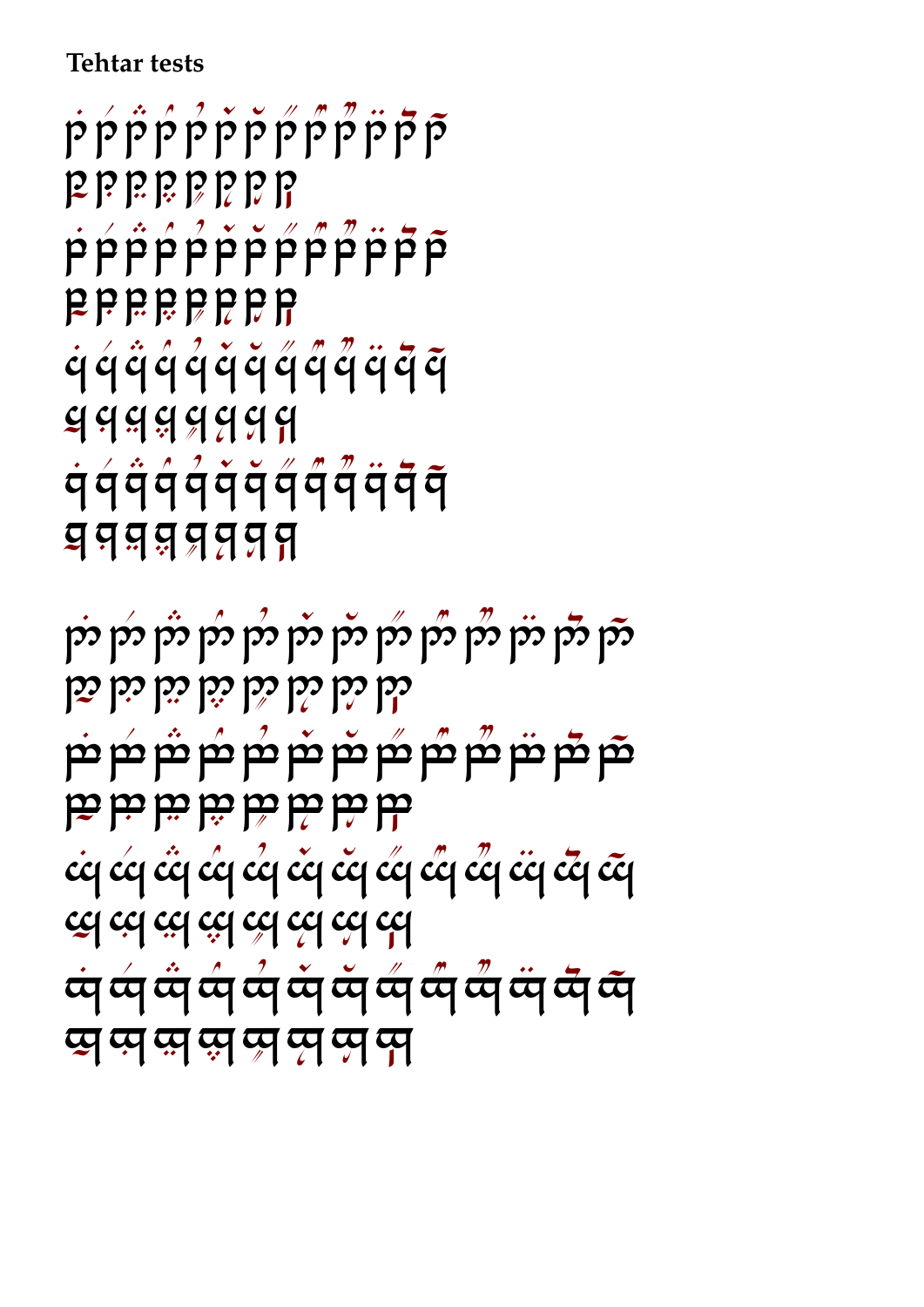```
b\overline{b} \overline{b} \overline{b} \overline{b} \overline{b} \overline{b} \overline{b} \overline{b} \overline{b} \overline{b} \overline{b} \overline{b} \overline{b}વે વે વે વે વે વે વે વે
bbbbbbbbbbbb
ط ط ط ط ط ط ط ط <mark>ط</mark>

D
F
@
H
J
O
%
FF
H H
J J
B
N
L
اب<sub>ً</sub> اب<sub>ً</sub> اب اب
                A

                     d d d
ddäddädad alad
वै <del>q</del> वे वे वे वे वे
```
 $\frac{1}{2}$  and  $\frac{1}{2}$  in the left called called cal cal cal ندا ند تهر دم نوا نوا نوا توم<br>موا ندا بن هَا هَا ضَا هَا هَا هَا ضَا ضَا هَا ضَا ضَا ضَا ضَا M
E
C A W X
Z VDF@HJO%FFH HJ JBNL دوا ددا ددا ددا ددا ددا ددا  $\overline{\mathbf{a}}$  $\dot{\bf c}$ d  $\dot{\bf d}$   $\dot{\bf d}$   $\dot{\bf d}$   $\dot{\bf d}$   $\ddot{\bf d}$   $\ddot{\bf d}$   $\ddot{\bf d}$   $\ddot{\bf d}$   $\ddot{\bf d}$   $\ddot{\bf d}$   $\ddot{\bf d}$ ME C A W XZ V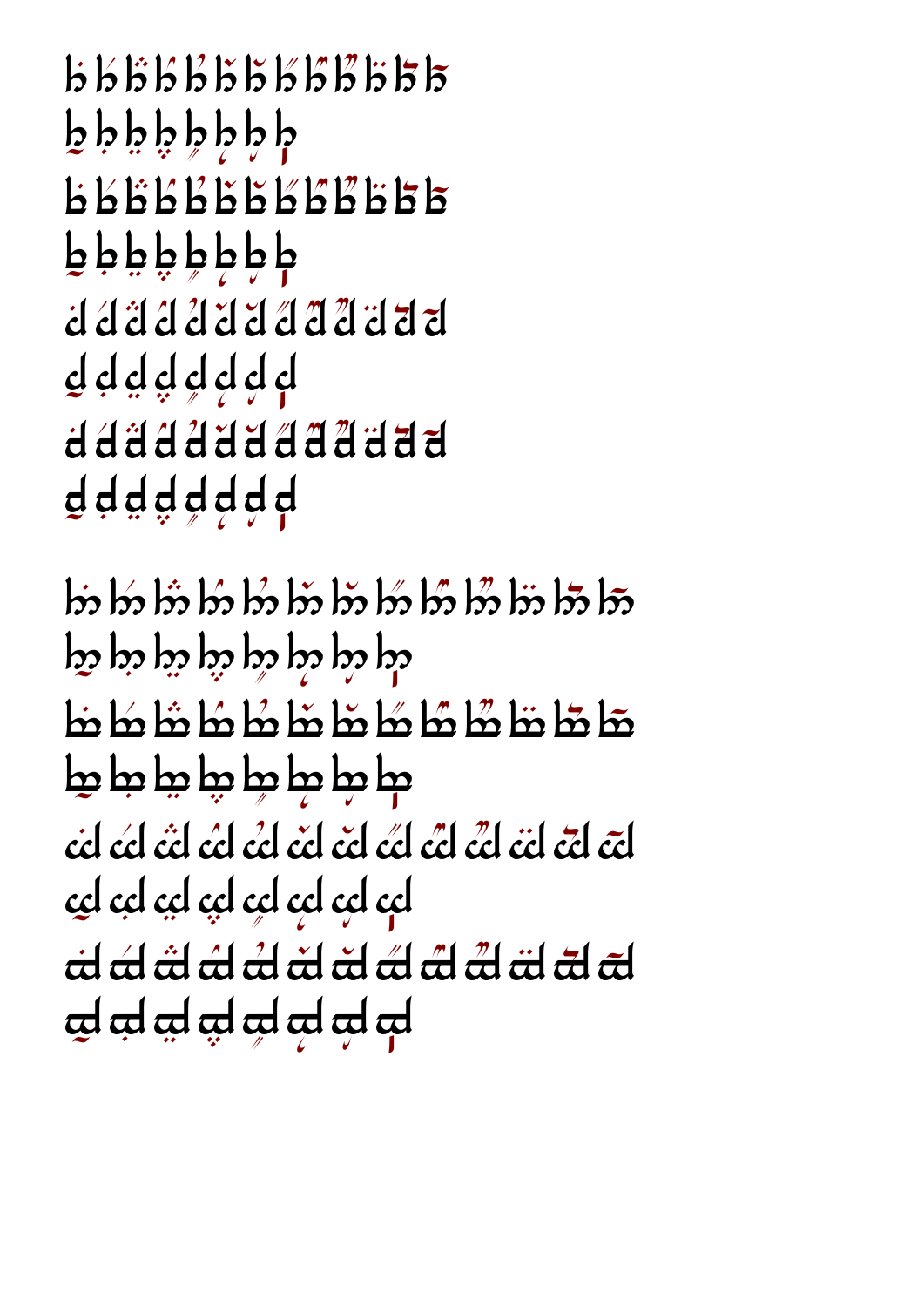$\dot{\mathbf{p}}$   $\dot{\mathbf{p}}$   $\dot{\mathbf{p}}$   $\dot{\mathbf{p}}$   $\dot{\mathbf{p}}$   $\dot{\mathbf{p}}$   $\ddot{\mathbf{p}}$   $\ddot{\mathbf{p}}$   $\ddot{\mathbf{p}}$   $\ddot{\mathbf{p}}$   $\ddot{\mathbf{p}}$   $\ddot{\mathbf{p}}$   $\ddot{\mathbf{p}}$   $\ddot{\mathbf{p}}$   $\ddot{\mathbf{p}}$ F  $\frac{1}{4}$  $\frac{1}{4}$ Jr.<br>A ל ט ט ט ט ט ט ט ט ט<br>מ ט ט ט ט ט ט ט ט D @ % FF H H J J BNL F  $\frac{1}{4}$  $\frac{1}{4}$ j<br>L a a a a a a a a<br>A a a a a a a a à à à à à à à å å å ä ä ā F  $\overline{\phantom{a}}$ J  $\sum_{i=1}^{n}$ a a a a a a a a<br>g a a a a a a a D @ % FF H H J J BNL  $\frac{1}{2}$  $\frac{1}{2}$  $\frac{1}{2}$  $\ddot{\bm{\zeta}}$ ងិងបង្កប់បំពុ  $\ddot{\phantom{0}}$ 

D @ % FF H H J J BNL  $\ddot{\phantom{0}}$  $\bullet$  $\ddot{\phantom{0}}$  $\overline{\phantom{0}}$ כתו כתו כתו כתו כתו כתו כתו כתו<br>את כתו כתו כתו כתו כתו כתו כתו VD @ % FF H H J J BNL F  $\frac{1}{2}$  $\frac{1}{2}$  $\begin{bmatrix} 1 \\ 1 \end{bmatrix}$ ما شا شا شا شا شا بنا بنا<br>بنا بنا بنا بنا بنا بنا بنا po po po po po po po po po carca carca carca carca carca carca carca carca carca carca carca carca carca carca carca carca carca carca carca carca carca carca carca carca carca carca carca carca carca carca carca carca car  $\mathbf{I}$  $\mathbf{I}$  $\mathbf{I}$  $\int$ ca ca ca ca ca ca ca ca  $\int$ के के की की की की की की की की की है।<br>सामाम सामाम सामा T<br>-T<br>T l<br>J  $\int$ www.com .<br>ا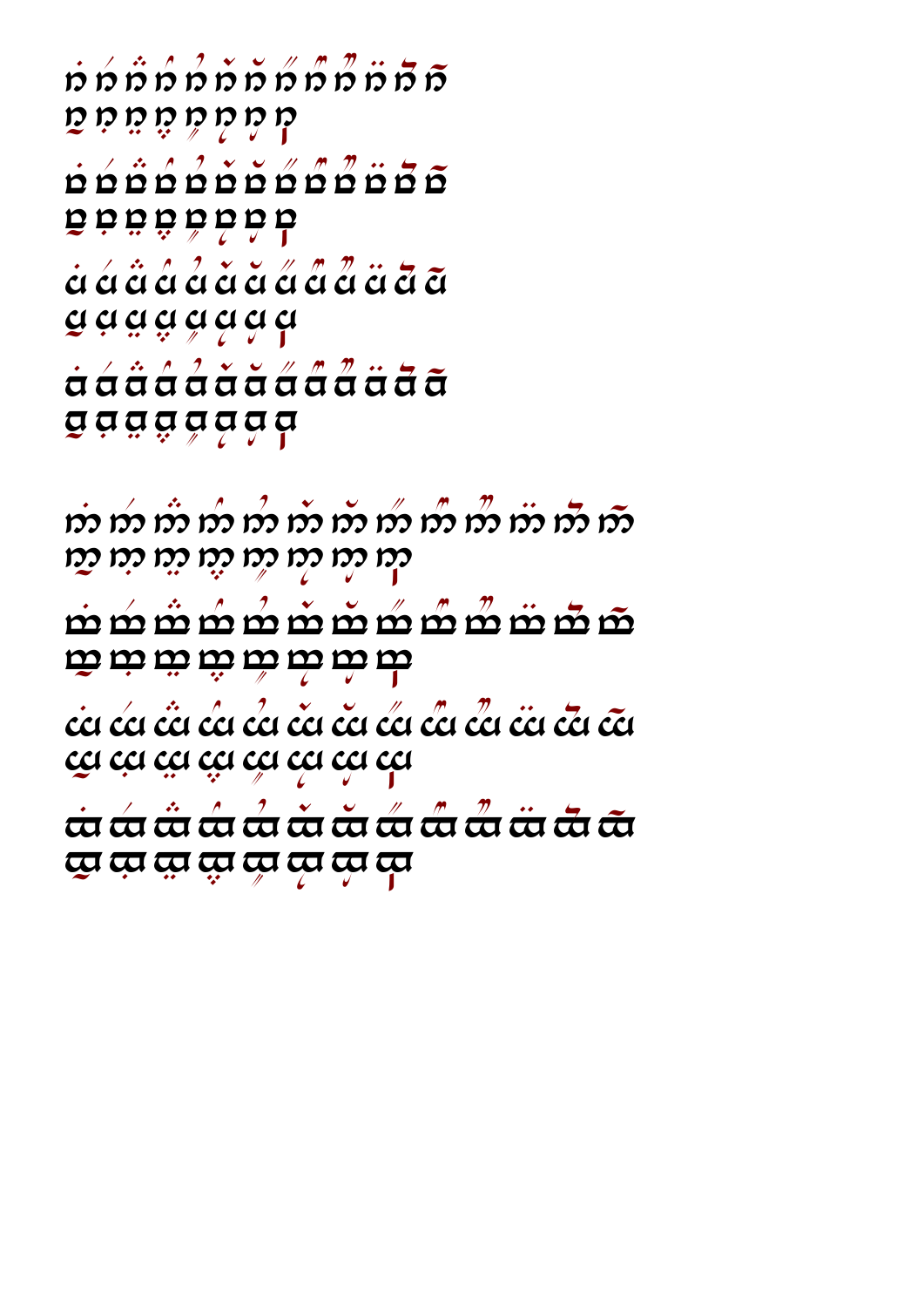```
\frac{1}{6}קלקולן קלקלק
\frac{1}{2}|c|c|c|c|c
)D)F)@)H)J)O)%)FF)H H)J J)B)N)L
\frac{1}{2}ddd)
*D*F*@*H*J*O*%*FF*H H*J J*B*N*L
*M*E*C*A*W*X*Z*V
<u>ddddddddddddd</u>
वे वे वे वे वे वे वे
```
 $\left|\dot{\gamma}\right\rangle\left|\dot{\gamma}\right\rangle\left|\dot{\gamma}\right\rangle\left|\dot{\gamma}\right\rangle\left|\dot{\gamma}\right\rangle\left|\dot{\gamma}\right\rangle\left|\dot{\gamma}\right\rangle\left|\dot{\gamma}\right\rangle\left|\dot{\gamma}\right\rangle\left|\dot{\gamma}\right\rangle\left|\dot{\gamma}\right\rangle$  $\ket{\widetilde{\omega}}$  بنا بنا بنا بنا بنا  $\Delta \sim 10^{-4}$  هَم الله الله الله الله الله على الله على الله على الله على الله على الله على الله على الله على الله على الله على الله على الله على الله على الله على الله على الله على الله على الله على الله على الله على الل  $\frac{1}{\sqrt{2}}$  مطاح بنا من من  $\epsilon$ ic  $\epsilon$  ic  $\epsilon$  ic  $\epsilon$  ic  $\epsilon$  ic  $\epsilon$  ic  $\epsilon$  ic  $\epsilon$  ic  $\epsilon$  if  $\epsilon$  ic  $\epsilon$  if  $\epsilon$  if  $\epsilon$  is the integret in  $c$ cel cel cel cel cel cel  $\frac{d}{dt}\frac{d}{dt}\frac{d}{dt}\frac{d}{dt}\frac{d}{dt}\frac{d}{dt}\frac{d}{dt}\frac{d}{dt}\frac{d}{dt}$  $\frac{d}{dx}$  and  $\frac{d}{dx}$  and  $\frac{d}{dx}$  and  $\frac{d}{dx}$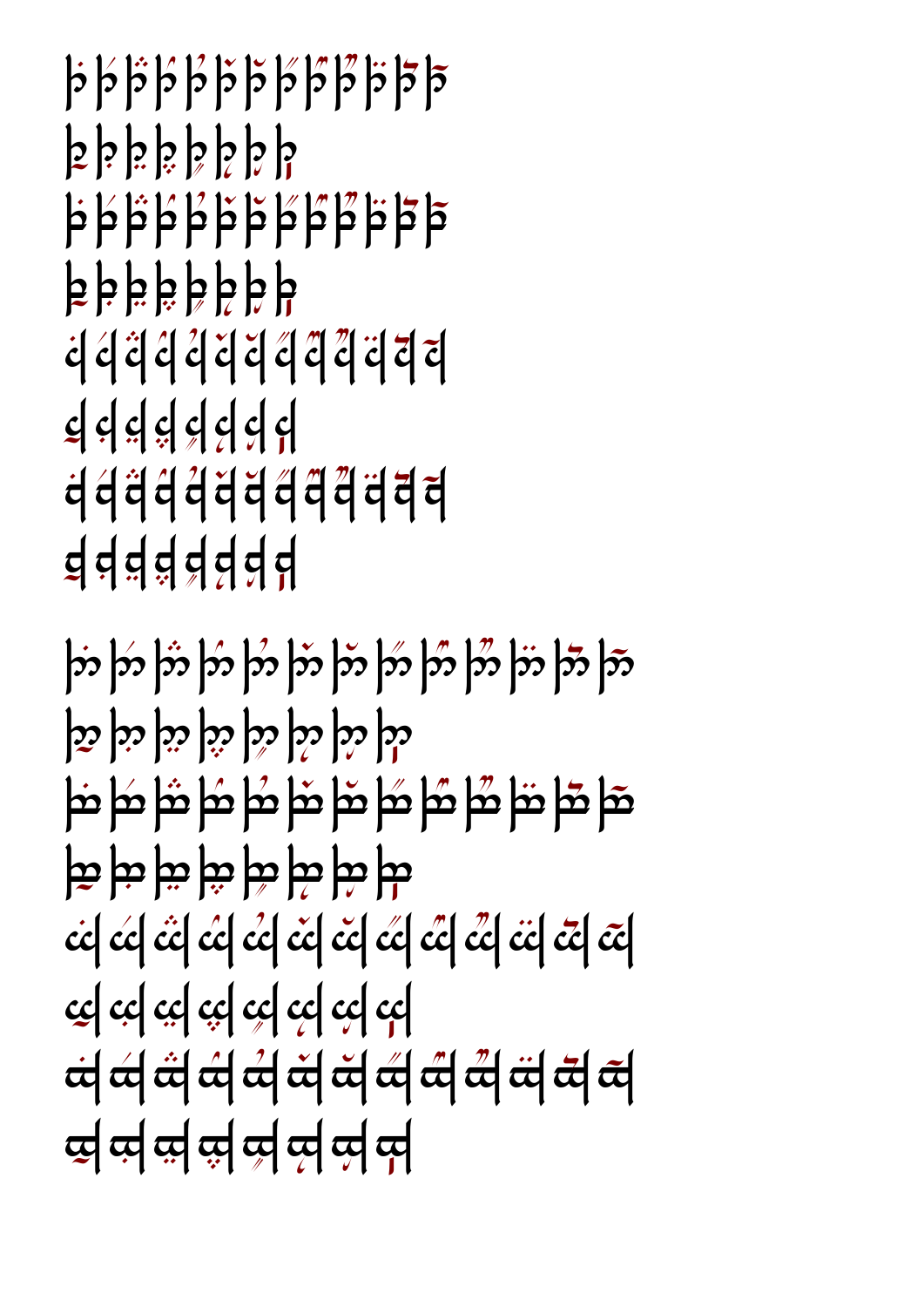$\dot{\gamma} \acute{\gamma} \dot{\gamma} \acute{\gamma} \dot{\gamma} \ddot{\gamma} \ddot{\gamma} \ddot{\gamma} \ddot{\gamma} \ddot{\gamma} \ddot{\gamma} \ddot{\gamma} \ddot{\gamma}$ F J O  $Z$   $Z$   $Z$   $Z$   $Z$   $Z$   $Z$   $Z$  $\dot{\gamma}\dot{\gamma}\dot{\gamma}\dot{\gamma}\dot{\gamma}\dot{\gamma}\dot{\gamma}\ddot{\gamma}\ddot{\gamma}\ddot{\gamma}\ddot{\gamma}\ddot{\gamma}\ddot{\gamma}\ddot{\gamma}$ F J **ON**  $ZZZZZ$ *ڂڂڎڎڎڎڎڎڎڎڎڂڎ* F  $\frac{1}{2}$  $\ddot{\phantom{0}}$ O  $\overline{G}\,\overline{G}\,\overline{G}\,\overline{G}\,\overline{G}\,\overline{G}$ **55555555555** F  $\overline{\phantom{a}}$  $\overline{\phantom{a}}$  $\frac{1}{2}$ 555555 *ÉÉÊÊĚÉÉËËËË E*  $\overline{\mathbf{r}}$  $\frac{1}{\sqrt{2}}$  $\overline{\phantom{a}}$  $\overline{\mathcal{C}}$ 888888 D @ % FF H H J J BNL F J  $\frac{1}{2}$ ME CAWXZV ささきささささささ  $\frac{1}{2}$  $\ddot{\phantom{0}}$  $\overline{\phantom{a}}$ O  $\overline{G}\,\overline{G}\,\overline{G}\,\overline{G}\,\overline{G}\,\overline{G}$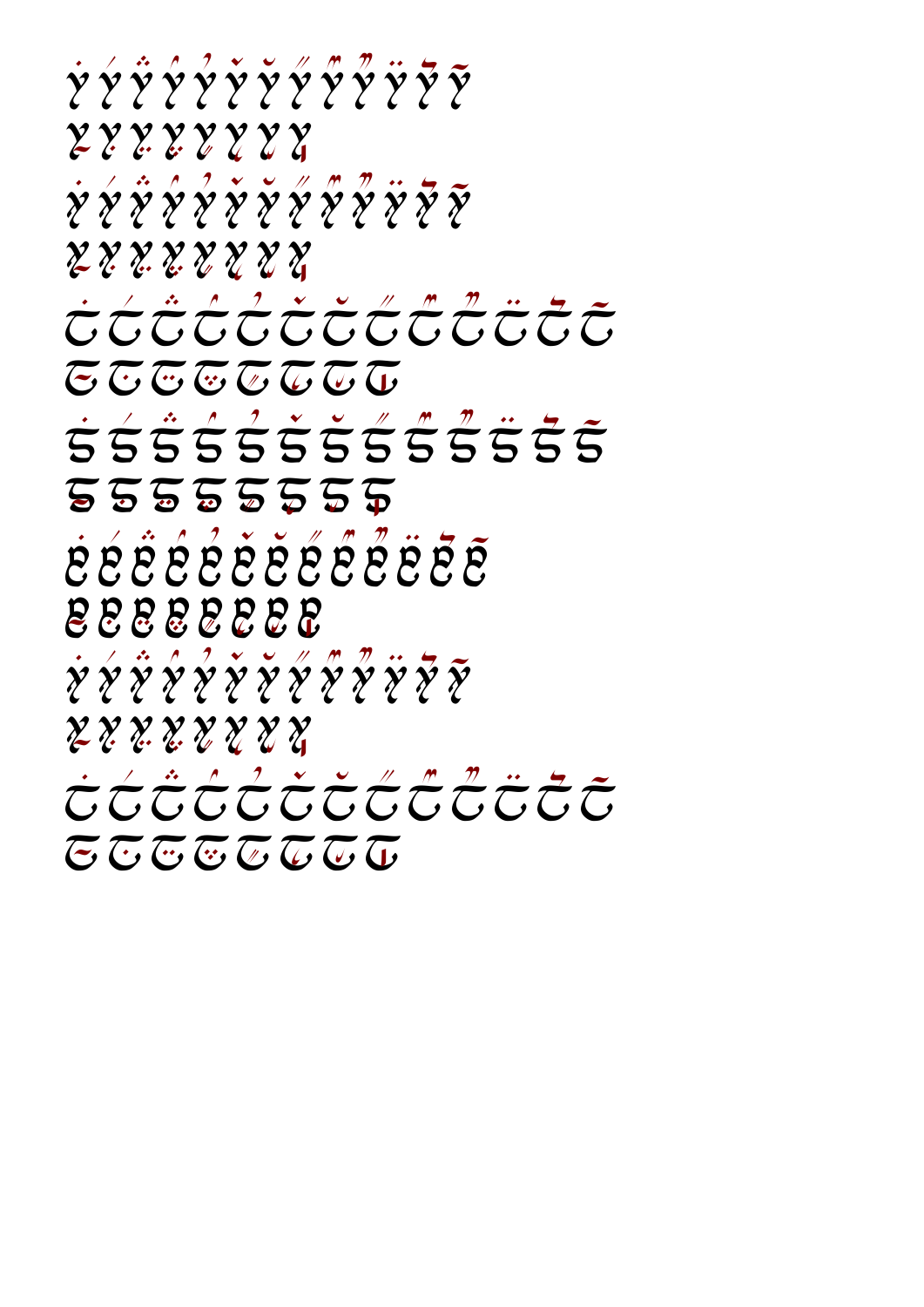D F @H J O%FF H H J J BN L پي ئي ئي ئي ئي ئي ئي کي  $\dot\gamma\,\dot\gamma\,\dot\gamma\,\dot\gamma\,\ddot\gamma\,\ddot\gamma\,\ddot\gamma\,\ddot\gamma\,\ddot\gamma\,\ddot\gamma\,\ddot\gamma$ F  $\frac{1}{2}$ J O  $- 9999990$  $\ddot{G}$   $\ddot{G}$   $\ddot{G}$   $\ddot{G}$   $\ddot{G}$   $\ddot{G}$   $\ddot{G}$   $\ddot{G}$   $\ddot{G}$   $\ddot{G}$   $\ddot{G}$   $\ddot{G}$  $\overline{\mathcal{L}}$  $\begin{equation} \begin{array}{c} \mathcal{L} \\ \mathcal{L} \end{array} \end{equation}$ A  $\overline{\mathcal{L}}$  $\begin{array}{c} \n\phi & \phi \\
\phi & \phi\n\end{array}$  $\dot{3}\acute{3}\dot{3}\acute{3}\dot{3}\dot{3}\ddot{3}\ddot{3}\ddot{3}\ddot{3}\ddot{3}\ddot{3}\ddot{3}$  $\frac{1}{2}$ 333333 ÑDÑFÑ@ÑHÑJÑOÑ%ÑFFÑH HÑJ JÑBÑNÑL ې پا پا پا پا پا پا  $\check{O}$   $\check{O}$   $\check{O}$   $\check{O}$   $\check{O}$   $\check{O}$   $\check{O}$   $\check{O}$   $\check{O}$   $\check{O}$   $\check{O}$   $\check{O}$   $\check{O}$  $\overline{\phantom{a}}$  $999990$  $\mathfrak{g}$   $\mathfrak{g}$   $\mathfrak{g}$   $\mathfrak{g}$   $\mathfrak{g}$   $\mathfrak{g}$   $\mathfrak{g}$   $\mathfrak{g}$   $\mathfrak{g}$   $\mathfrak{g}$ کا کا کا پا یا یا یا  $\dot{\tilde{z}}\acute{z}\dot{\tilde{z}}\acute{z}\acute{z}\tilde{z}\ddot{\tilde{z}}\ddot{\tilde{z}}\ddot{\tilde{z}}\ddot{\tilde{z}}\ddot{\tilde{z}}$ O ±M±E±C±A±W±X±Z±V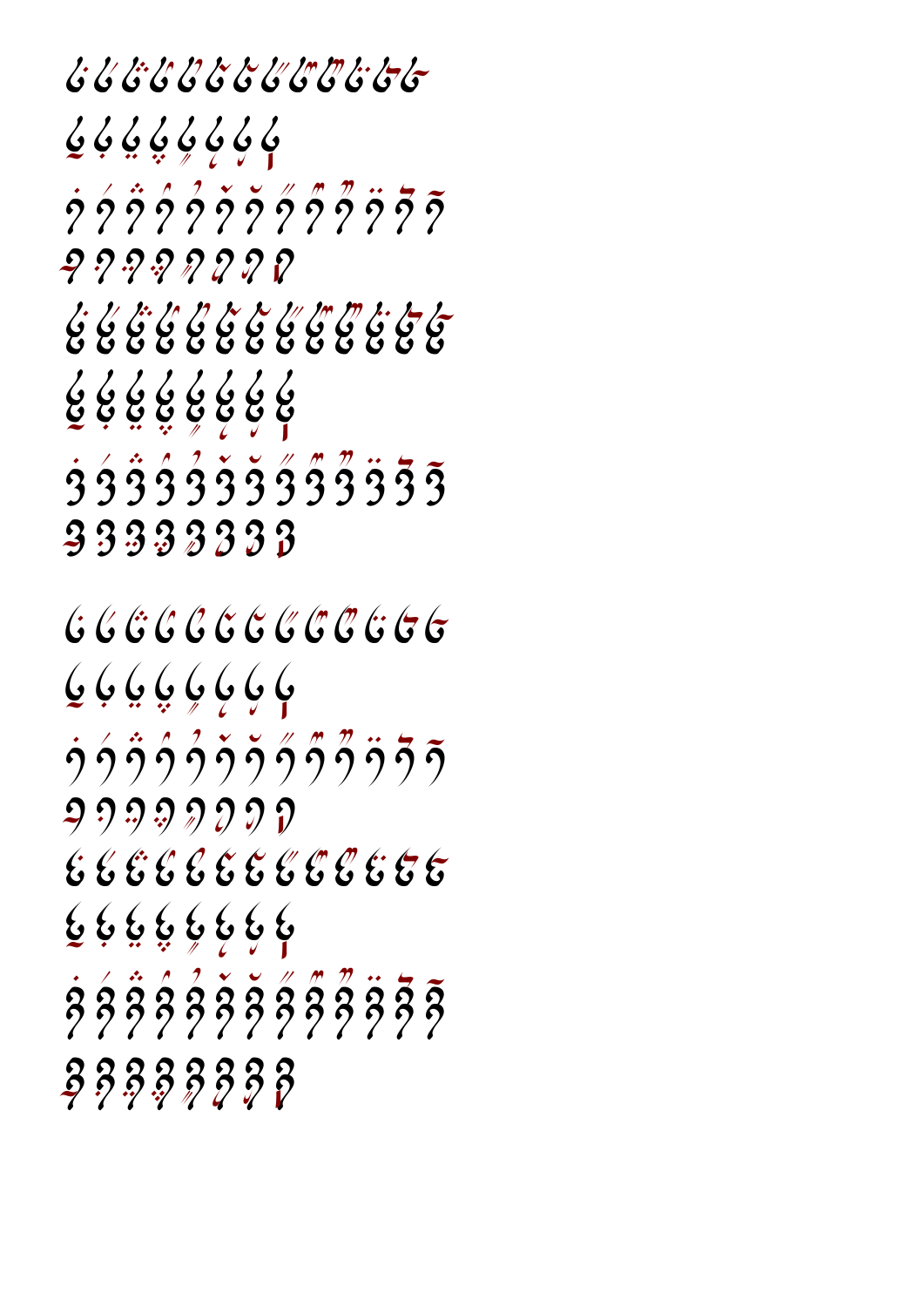$X \, X \, X \, X \, X \, X \, X \, X \, X \, X \, X \, X$  $\Delta \lambda \lambda \lambda \lambda \lambda \lambda \lambda$  $j \; j \; j \; j \; j \; j \; j \; j \; j \; j \; j \; j \; j$ 1 1 1 1 1 1 1 1 d d d d d d d d d d d d d d d d d d d d d d *xxxxxxxxxxxxx* **SYYYYYYY o**o *o o o o o o*  $C$ ccccccccc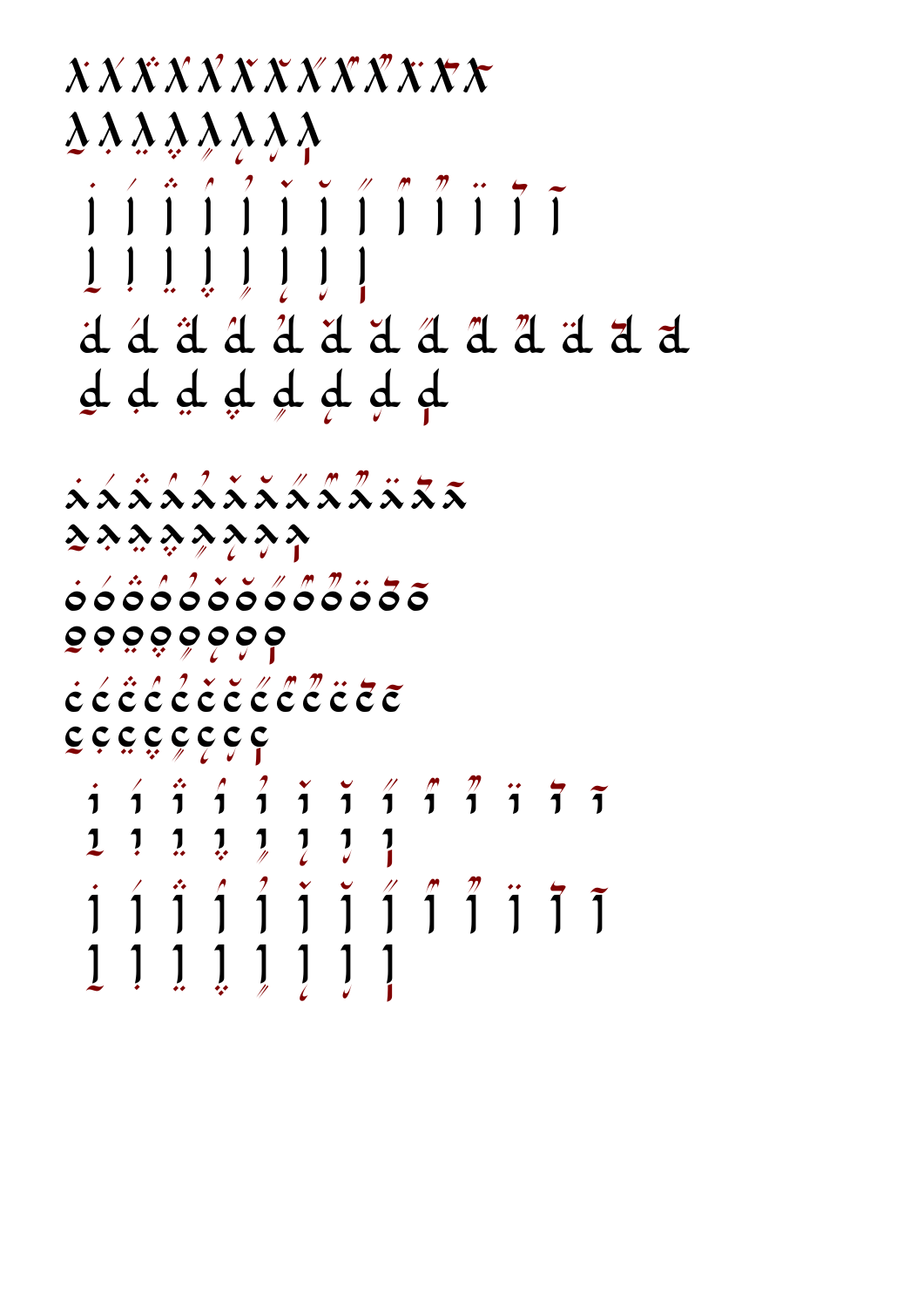ذخ شر ظل ال تعالى الله عنه خ بجنو بعد الله على الله عبد مع الله عن الله عن الله عن الله عن الله عن الله عن الله عن الله عن الله ع  $\sum_{i=1}^{n} \sum_{i=1}^{n} \sum_{j=1}^{n} \sum_{j=1}^{n} \sum_{j=1}^{n} \sum_{j=1}^{n} \sum_{j=1}^{n} \sum_{j=1}^{n} \sum_{j=1}^{n} \sum_{j=1}^{n} \sum_{j=1}^{n} \sum_{j=1}^{n} \sum_{j=1}^{n} \sum_{j=1}^{n} \sum_{j=1}^{n} \sum_{j=1}^{n} \sum_{j=1}^{n} \sum_{j=1}^{n} \sum_{j=1}^{n} \sum_{j=1}^{n} \sum_{j=1}^{n} \sum_{j=1}^{n}$ 

*ရေးငိုရင့်ငြံရေး (ရ*ှုံး) က<sup>်</sup>ကျွေး

 $PP99P P P P P P$ p? p? cg cg p2, p2, ccp cqp  $b$  beddh, b, d, ch  $b$   $\sigma$   $c$   $d$   $c$   $d$   $b$   $\sigma$   $c$   $d$   $c$   $d$ *က်*စု*ပွဲ*ပွဲကြောင်း m m cu cu m m ccn can ppggpp.cp  $|p\overline{p}$  by celorged by  $p\overline{p}$  and  $p\overline{p}$ YYG52YGY&G5BYG  $6288999834289992722$  $\lambda$ d $\lambda$ , Ld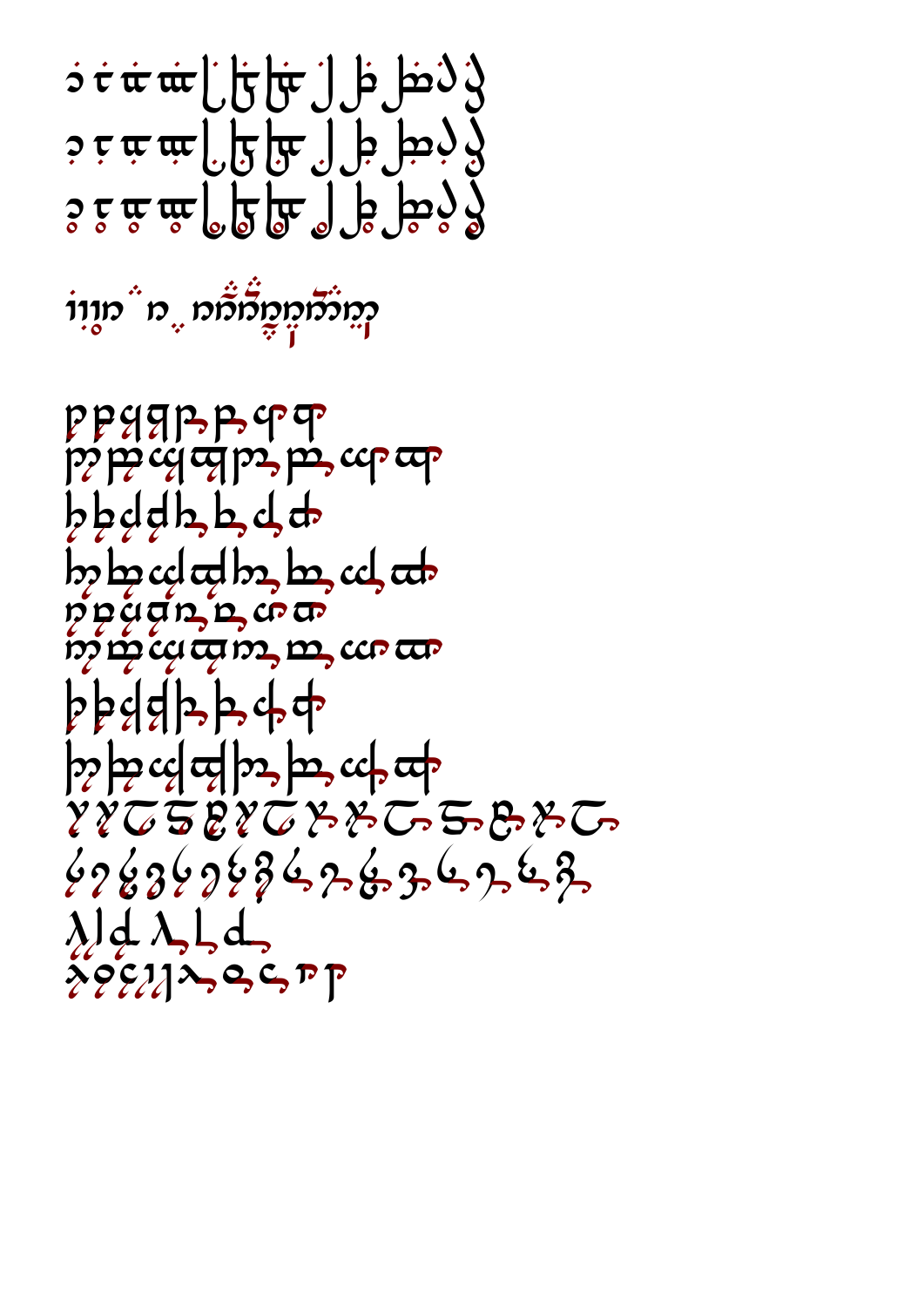हीं ही हैं हैं कि मैं के ही हैं हैं कि मैं के मैं की ही ही है, है, है, है, है, है, है جَنَّ جَنَّ جَنَّ مَنْ الْمَسَى الْمَرْيَا وَاللَّهُ حَيْثَ جَنَّ جَنَّ جَنَّ جَنَّ جَنَّ جَنَّ ۻ*ٞ*<br>ڄِؾٚڲٙ ڄِؾٚڲ ڄِؾڲٙ ڇِتَڲَ ڇِتَڲَ ڄِتَيْ ڇِتَ के के के के के के के के के के के के के के के के के के के के مِنْ مِنْ الْمَنْ الْمَنْ الْمَنْ الْمَنْ الْمَنْ الْمَنْ الْمَنْ الْمَنْ حَرَيْنَ حَرَيْنَ صَرْيَٰنَا صَرْيَٰنَا صَرْيَٰنَا صَرْيَنَا صَرْيَنَا صَرْيَنَا صَرْيَنَا صَرْيَنَا صَرْيَنَا بِهِنَّ مِنْ مِنْ مِنْ مِنْ بِهِنَّ بِهِنَّ مِنْ بِهِنَّ مِنْ مِنْ َ حَلَّيْ حَلَّيْ مَلَّيْ مَلَّيْ مَلَّيْ مَلَّيْ مَلَّيْ مَلَّيْ مَلَّىٰ مَلَّيْ مَلَّيْ مَلَّيْ مَ بِلْ بِإِيْ بِلْ بِلْ بِيْنَ بِيْنَ بِيْنَ بِيْنَ بِيْنَ بِيْنَ **يَا: يَا: يَا: يَا: يَا: يَا: يَا: يَا:**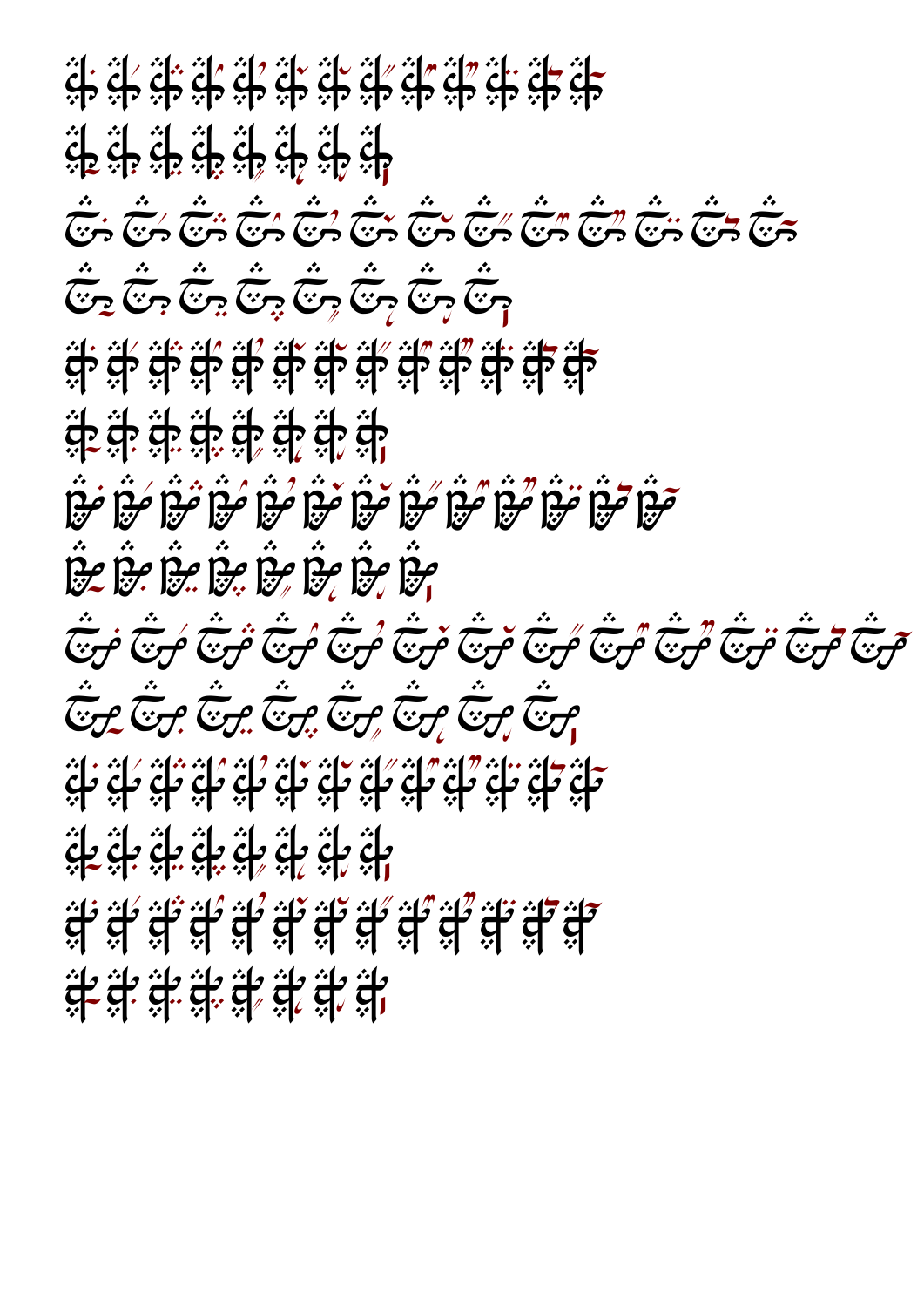## Full character table

| 000 | p                      | 001 | p                     | 002 | $\mathbf{C}$              | 003 | q                         | •.<br>064                              | $065$ $\div$          | 066                       | 067                 |
|-----|------------------------|-----|-----------------------|-----|---------------------------|-----|---------------------------|----------------------------------------|-----------------------|---------------------------|---------------------|
| 004 | က                      | 005 | മ                     | 006 | cc <sub>1</sub>           | 007 | प्प                       | 068                                    | 069                   | 070                       | 071                 |
| 008 | b                      | 009 | b                     | 010 | d                         | 011 | đ                         | 072                                    | 073                   | 074                       | 075                 |
| 012 | b                      | 013 | <u>bo</u>             | 014 | ccl                       | 015 | $\boldsymbol{\varpi}$     | $076$ <sup><math>\tilde{}</math></sup> | $077$ $\sim$          | 078                       | 079                 |
| 016 | $\mathbf{D}$           | 017 | $\boldsymbol{\omega}$ | 018 | cci                       | 019 | $\boldsymbol{\varpi}$     | 080<br>$\bullet$                       | 081<br>$\ddot{\cdot}$ | $\rightarrow$<br>082      | $\beta$<br>083      |
| 020 | $\boldsymbol{D}$       | 021 | $\mathbf{D}$          | 022 | $\mathfrak{a}$            | 023 | $\sigma$                  | 084<br>$\tilde{\phantom{a}}$           | 085                   | 086                       | $087$ <sub>//</sub> |
| 024 | $\mathbf{\hat{y}}$     | 025 | $\gamma$              | 026 | $\widetilde{\mathcal{C}}$ | 027 | $\boldsymbol{\mathsf{S}}$ | 088                                    | 089                   | 090                       | 091                 |
| 028 | $\bm{\zeta}$           | 029 | 2                     | 030 | $\cancel{a}$              | 031 | 3                         | 092                                    | 093 $\sim$            | 094                       | 095                 |
| 032 | $\boldsymbol{\lambda}$ | 033 | d                     | 034 | $\lambda$                 | 035 | $\bullet$                 | 096                                    | 097                   | 098<br>$\boldsymbol{\pi}$ | 099<br>$\pi$        |
| 036 |                        | 037 | $\mathbf{1}$          | 038 |                           | 039 |                           | 100                                    | 101<br>ιτ             | 102<br>∣Æ                 | 103                 |
| 040 | þ                      | 041 | þ                     | 042 | $\mathcal{C}$             | 043 | d                         | $\mathsf{P}$<br>104                    | 105<br>$\mathbf{p}$   | 106                       | $107\,$             |
| 044 | က                      | 045 | <u>m</u>              | 046 | cc                        | 047 | $\boldsymbol{\varpi}$     | 108                                    | 109                   | 110                       | 111                 |
| 048 | $\mathbf{D}$           | 049 |                       | 050 | $\mathbf c$               | 051 | $\tau$                    | 112                                    | 113                   | 114                       | 115                 |
| 052 |                        | 053 |                       | 054 |                           | 055 |                           | 116                                    | 117                   | 118                       | 119                 |
| 056 |                        | 057 |                       | 058 |                           | 059 |                           | 120                                    | 121                   | 122                       | 123                 |
| 060 |                        | 061 |                       | 062 |                           | 063 |                           | 124                                    | 125                   | 126                       | 127                 |